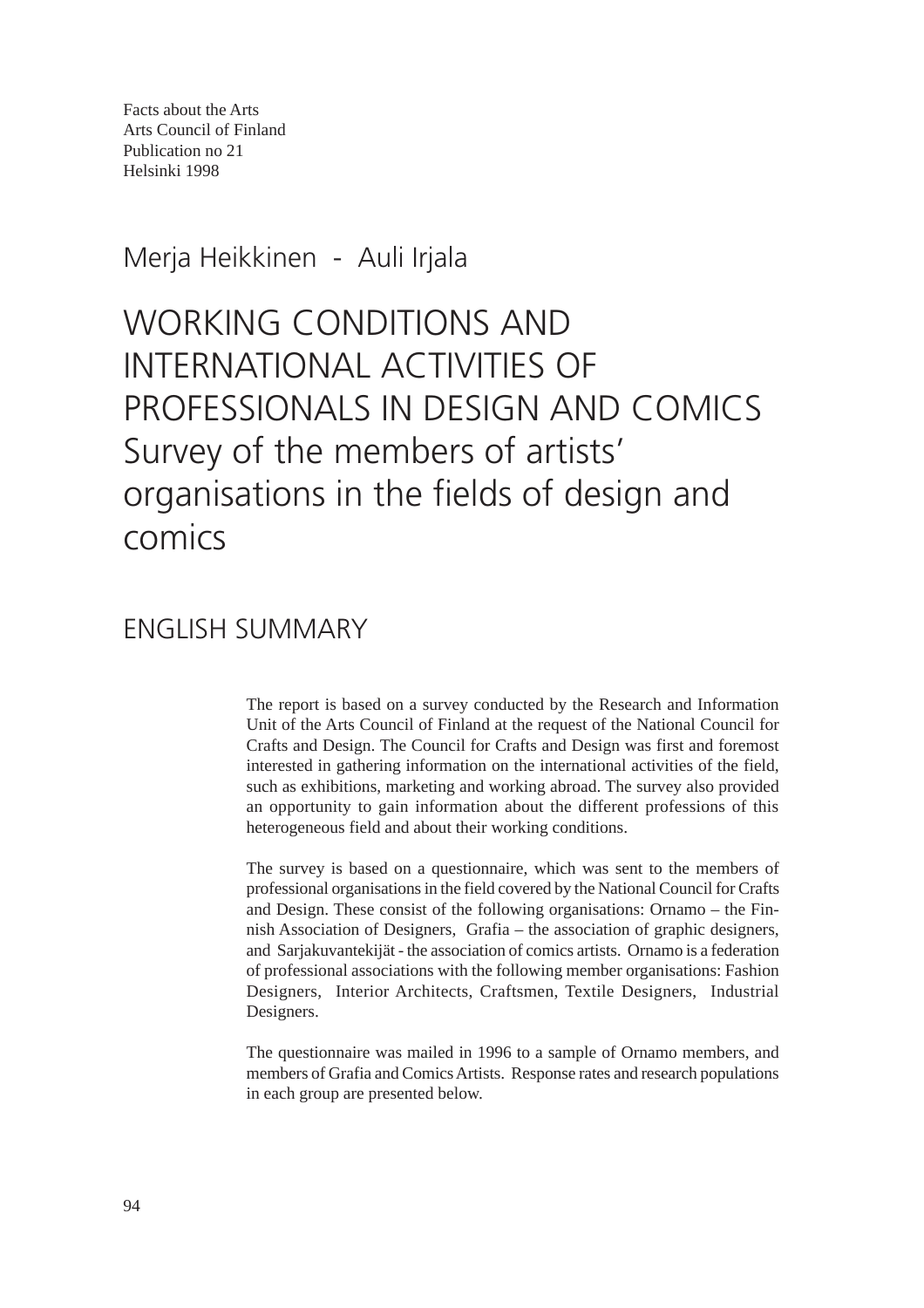|                         | Ornamo (designers<br>and craftsmen) | Grafia (graphic<br>designers) | <b>Comics Artists</b> |
|-------------------------|-------------------------------------|-------------------------------|-----------------------|
| <b>Members</b>          | 1110                                | 618                           | 63                    |
| Questionnaires sent     | 555                                 | 618                           | 63                    |
| Questionnaires returned | 296                                 | 300                           | 50                    |
| Rejects                 | 18                                  |                               |                       |
| Response rate           | 54 %                                | 49 %                          | 79 %                  |
| Research population (N) | 278                                 | 300                           | 50                    |

The artists in the fields of crafts and design proved to cover a wide range of different professional groups with a large variations in characteristics among these groups. Table 1 presents the proportion of women, young artists and artists living in the capital area within each main group. It should be borne in mind that the variation was also high according to sub-groups within each group.

Table 1. Proportion of women, persons under 35 years and persons living in the capital area according to membership in Ornamo, Grafia and Comics Artists.

|                             | Ornamo | Grafia | <b>Comics Artists</b> |
|-----------------------------|--------|--------|-----------------------|
| Women                       | 71 %   | 53%    | $18\%$                |
| Artists under 35 years      | $16\%$ | $26\%$ | 48 %                  |
| Artists in the capital area | 61%    | 62%    | 52%                   |
|                             | 278    | 300    | 50                    |

The number of women was highest among the members of Ornamo. It varied strongly according to sub-groups, fashion and textile design being femaledominated areas, whereas industrial design was a strongly male-dominated area. The vast majority of comics artists were men. In comics, as in most art fields, the number of women has, however, been rising.

Comics artists are by far the youngest of the groups, considering both the average age of individuals and as a professional group. As an organised group it is still fairly recent in Finland, their professional association being founded in 1995.

Heavy concentration in the capital area and in Southern Finland is a feature typical to all artist groups in Finland, and designers and comics artists are no exception. Over half of them lived in the capital area, and all in all over 80 % in Southern Finland (including the capital area).

Another feature typical to Finnish artists in general is the importance of direct public support. Artists' grants have a central role in the earnings strategies of most artist groups. Designers, however, present exceptions to this rule. According to earlier studies, the significance of public support for the income of designers as a group is fairly low, and even their attitude towards public support differs from that of other artists. For many artists in the design professions, it is a matter of honour, and also a sign of professional competence, to be able to earn one's living without public support. Among other artists a public grant often affords the only opportunity to concentrate on art work, and a major grant is also often considered as a sign of artistic approval and quality.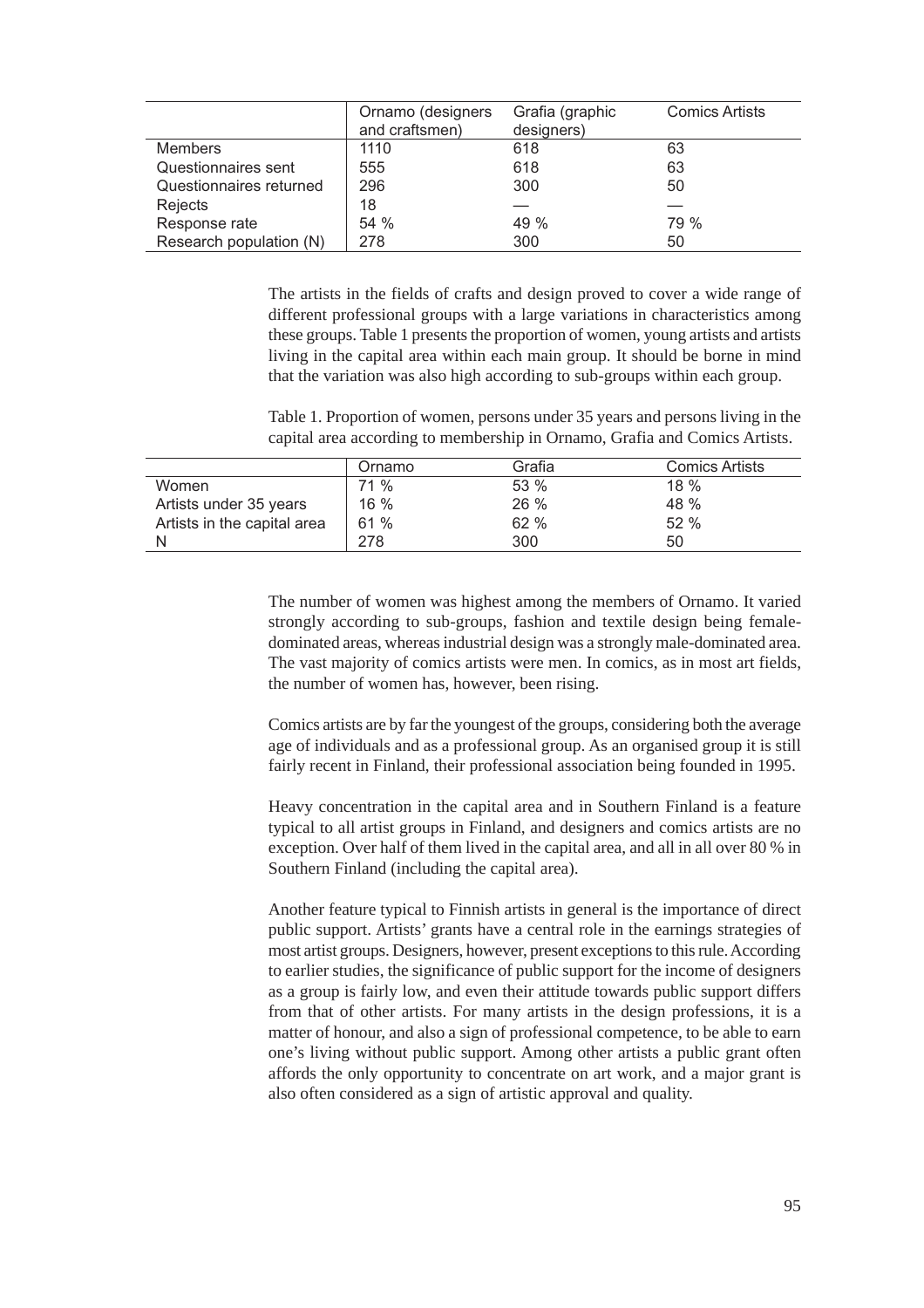Table 2 presents the proportion of those who had applied for and received personal grants in the main groups of the research population. Only a minority of graphic designers had ever applied for a grant, whereas most of the Ornamo members (with considerable variation according to subgroups) and almost all comics artists had applied at least some time. Considering a given year, only one tenth of graphic designers had received a grant for that year, compared to one fifth of Ornamo members and one quarter of comics artists. It is, however, worth noticing that Grafia members had the highest proportion of grant receivers among applicants. In all groups, almost every other of those who had applied, had also received some grant for that year.

Table 2. The proportion of persons who had applied for and received personal grants according to membership in Ornamo, Grafia and Comics Artists.

|                                       | Ornamo | Grafia | <b>Comics Artists</b> |
|---------------------------------------|--------|--------|-----------------------|
| Applied for a grant some time         | 80%    | 42%    | 94%                   |
| Applied for a grant in 1995           | 41 %   | 18 %   | 54 %                  |
| Received a grant in 1995              | 21%    | 10 %   | 26 %                  |
| Grant receivers % of applicants in 95 | 44 %   | 53 %   | 48 %                  |
|                                       | 278    | 300    | 50                    |

The respondents were asked several questions on their marketing activities abroad. Table 3 shows the proportion of those who had been active in marketing their work abroad in each of the main groups. There were considerable differences between different groups also in this respect. The vast majority of graphic designers had never tried marketing their products abroad, and the same applied to over half of Ornamo members, but only to one third of comics artists. About every other comics artist and Ornamo member had their works exhibited or displayed abroad. One half of comics artists had also succeeded in selling their work abroad.

Table 3. Exhibitions and marketing abroad according to membership in Ornamo, Grafia, and Comics Artists

|                                       | Ornamo | Grafia | <b>Comics Artists</b> |
|---------------------------------------|--------|--------|-----------------------|
| Exhibitions and other displays abroad | 54 %   | 29%    | 53 %                  |
| Has been working abroad               | 36 %   | 16 %   | 22 %                  |
| Has sold products abroad              | 38 %   | 23%    | 51%                   |
| Never tried marketing products abroad | 56 %   | 75 %   | 31%                   |
|                                       | 278    | 300    | 50                    |

Tables 4 and 5 present the main sources for financing exhibitions and marketing abroad. The main sources of financing exhibitions abroad were in most cases the organizer of the exhibition and own resources. Grants were a significant source for comics artists, and both Ornamo and Grafia members had in some cases other significant public support for their exhibitions (table 4).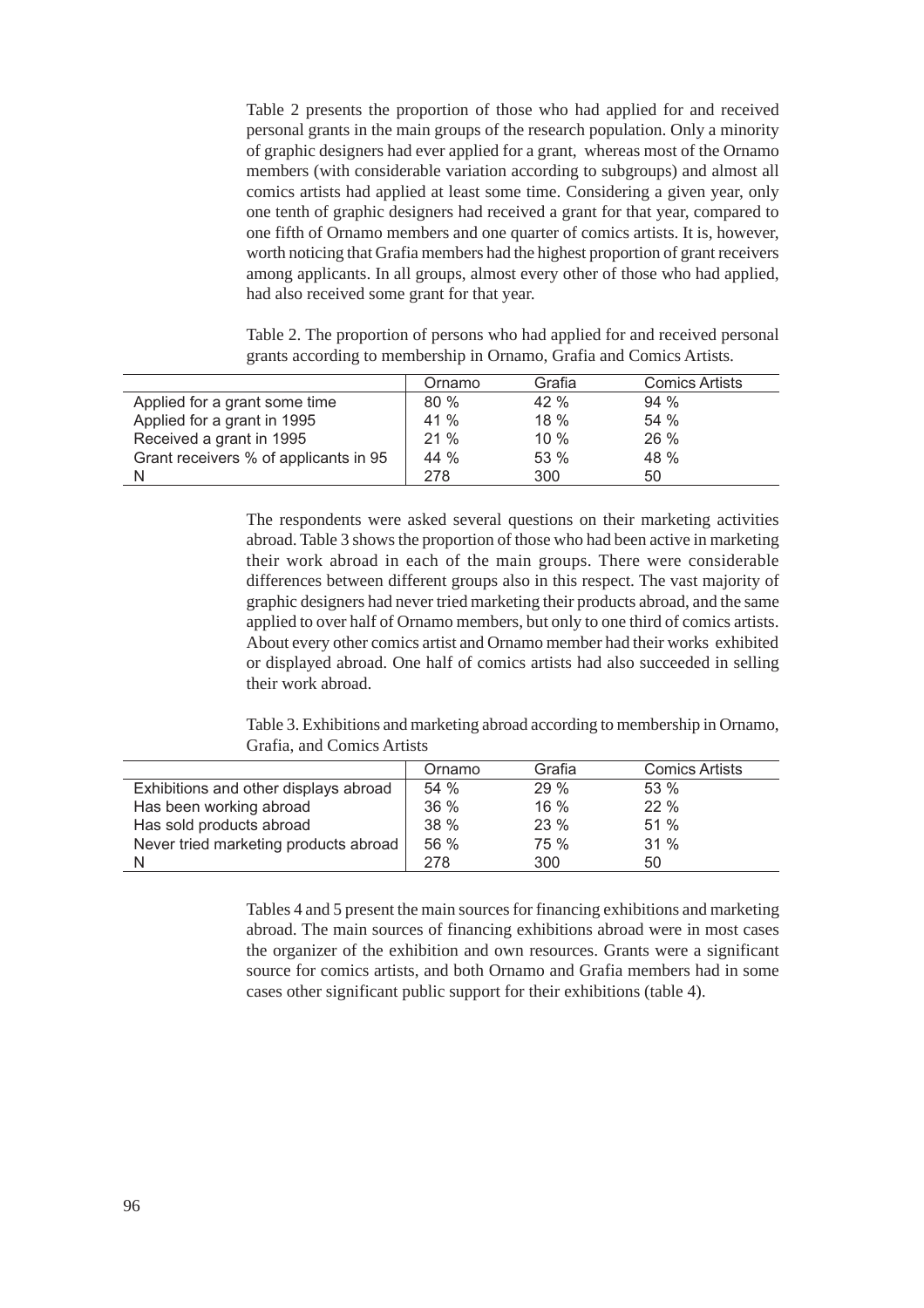| Main sources of finance*    | Ornamo | Grafia | <b>Comics Artist</b> |
|-----------------------------|--------|--------|----------------------|
| Grants (public or private)  | 25%    | 9%     | 52%                  |
| Other public support        | 26 %   | 22 %   |                      |
| Sponsor                     | $6\%$  | $11\%$ | $13\%$               |
| <b>Exhibition organizer</b> | 49 %   | 46 %   | 48 %                 |
| Private funding             | 10%    | 2%     | $4\%$                |
| Own resources               | 50 %   | 35%    | 57 %                 |
| N                           | 111    | 46     | 23                   |

Table 4. Financing of exhibitions abroad according to membership in Ornamo, Grafia, and Comics Artists

\* possible to choose several alternatives

Public financing or grants proved to be a significant source for funding marketing abroad only in a very few cases (table 5). Most of the respondents had used their own resources for funding marketing efforts abroad. Graphic designers had also often relied on private funding, which in most cases meant financing by their employer.

Table 5. Financing of marketing abroad according to membership in Ornamo, Grafia, and Comics Artists

| Main sources*              | Ornamo | Grafia | <b>Comics Artist</b> |
|----------------------------|--------|--------|----------------------|
| Grants (public or private) | 7 %    | 3%     | $10\%$               |
| Other public support       | 19 %   | 3%     |                      |
| Sponsor                    | 4%     | 5 %    |                      |
| Private funding            | 19 %   | 42 %   | 19%                  |
| Own resources              | 79 %   | 56 %   | 81 %                 |
|                            | 107    | 64     | 21                   |

\* possible to choose several alternatives

The respondents were asked whether they have experienced some difficulties in their attempts to market abroad, and about their opinions of the need to and means of developing and improving the marketing efforts. Most respondents considered it necessary to seek better and more effective marketing methods. Many of them pointed out that this calls for outside expertise, since the artist himself has neither the time and money nor the know-how to take care of marketing his work abroad.

Efficient promotion of Finnish crafts and design abroad requires co-operation between different authorities: Ministry of Education and Culture, Ministry of Foreign Affairs, Ministry of Trade and Industry, Ministry of Finance. This cooperation is often complicated by the heterogeneous nature of the field of crafts and design. The scale of production varies from an individual artist making unique works, through small-scale grafts, into design for industrial massproduction. This puts the producers often into difficult and ambiguous situations in relation to, e.g., taxation, often to the disadvantage of small-scale production. Another example of these complications is the difference in the support criteria of cultural policy (i.e. artistic quality) and industrial policy (i.e. economic feasibility).